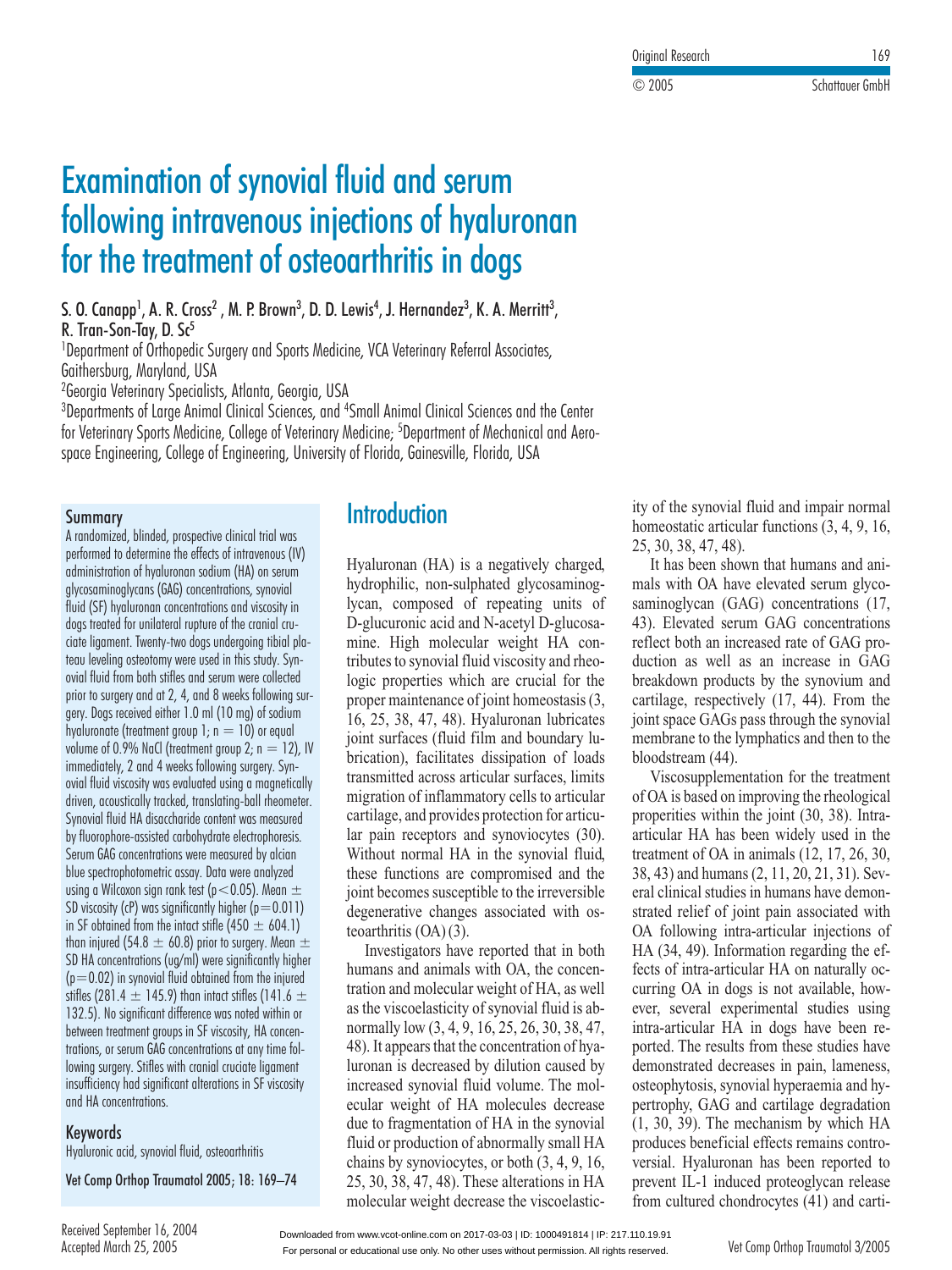$exp$  explants (28, 33), stimulate chondro-<br>s to synthesize proteoglycans (22), enlage explants (28, 33), stimulate chondro-<br>cytes to synthesize proteoglycans (22), en-<br>hance chondrocyte proliferation (22), and lage explants  $(28)$ cytes to synthesize proteoglycans (22), encytes to synthesize proteoglycans (22), en-<br>hance chondrocyte proliferation (22), and<br>enhance collagen synthesis (24). Hyaluron-<br>an has been shown to stimulate synoviocyte mance cholarocyte prometation  $(22)$ , and<br>enhance collagen synthesis (24). Hyaluron-<br>an has been shown to stimulate synoviocyte<br>explants from ioints with OA to synthesize an has been shown to stimulate synoviocyte ance collagen synthesis (24). Hyaluron-<br>as been shown to stimulate synoviocyte<br>lants from joints with OA to synthesize<br>*in vitro* (42, 43), inhibit PGE<sub>2</sub> synthesis an has been shown to stimulate synoviocyte<br>explants from joints with OA to synthesize<br>HA *in vitro* (42, 43), inhibit PGE<sub>2</sub> synthesis<br>(50), and attenuate endogenous proteinase HA in vitro  $(42, 43)$ , inhibit PGE, synthesis from joints with OA to synthesize *ro* (42, 43), inhibit  $PGE_2$  synthesis <br>attenuate endogenous proteinase including those of matrix metallo-HA *in vitro* (42, 43), inhibit PGE<sub>2</sub> synthesis (50), and attenuate endogenous proteinase activities including those of matrix metalloproteinase (45). It has also been shown to (50), and attenuate endogenous proteinase<br>activities including those of matrix metallo-<br>proteinase (45). It has also been shown to<br>alter leukocyte adherence, proliferation, miactivities including those of matrix metallo-<br>proteinase (45). It has also been shown to<br>alter leukocyte adherence, proliferation, mi-<br>gration, and phagocytosis (13) and mitiproteinase  $(45)$ . It has also been shown to  $(45)$ . It has also been shown to cyte adherence, proliferation, mind phagocytosis  $(13)$  and miticulation effects of reactive alter leukocyte adherence, proliferation, mi-Friemberg americally, profited and phagocytosis (13) and miti-<br>tion, and phagocytosis (13) and miti-<br>es the cytotoxic effects of reactive<br>ygen species (36).<br>A preparation of HA (hyaluronan sogates the cytotoxic effects of reactive oxygen species bayer effects of reactive<br>(36).<br>In of HA (hyaluronan so-<br>Baver Corporation, Shaw-

If preparation of  $HX$  (hydrational so-<br>dium; Legend<sup>®</sup> Bayer Corporation, Shaw-<br>nee Mission, KS)<sup>a</sup> has been developed for<br>intravenous administration to alleviate the  $\frac{1}{\text{ation}}$ <br> $\frac{d^{\circledR}}{\text{KS}}$ b).<br>
of HA (hyaluronan so-<br>
yer Corporation, Shaw-<br>
has been developed for mee Mission,  $KS$ <sup>a</sup> has been developed for intravenous administration to alleviate the difficulties associated with repeated intra-<br>articular injections (19). Only two studies difficulties associated with maxvenous administration to anevate the<br>difficulties associated with repeated intra-<br>articular injections (19). Only two studies<br>have been performed evaluating the safety difficulties associated with repeated intra-<br>articular injections (19). Only two studies<br>have been performed evaluating the safety<br>and efficacy of intravenous HA and both of nly two studies<br>tiing the safety<br>HA and both of<br>The first study performed evaluating the safety<br>cy of intravenous HA and both of<br>les were in horses. The first study<br>lack of any adverse local or sysand efficacy of intravenous HA and both of<br>these studies were in horses. The first study<br>reported a lack of any adverse local or sys-<br>temic effects from the use of intravenous messe staties were in horses. The<br>reported a lack of any adverse lo e studies were in horses. The first study<br>orted a lack of any adverse local or sys-<br>ic effects from the use of intravenous<br>(19). (Package insert, Legend® Bayer ntravenous<br>
end® Bayer<br>
KS). The temic effects from the use of intravenous 9). (Package insert, Legend® Bayer<br>ation, Shawnee Mission, KS). The<br>distudy that was treated with HA re-<br>a significant improvement in lame-Corporation, Shawnee Mission, KS). The  $\frac{1}{\sqrt{1-\frac{1}{n}}}\cos\theta$ ported a significant improvement in lame-2and was deaded with HY re-<br>cant improvement in lame-<br>centrations of total protein<br>better synovial membrane  $h$  is a significant improvement in hance-<br>ness, lower concentrations of total protein<br>and  $PGE_2$ , and better synovial membrane<br>histologic scores in horses with osteochonand  $PGE<sub>2</sub>$ , and better synovial membrane  $PGE<sub>2</sub>$ , and bett<br>ologic scores in<br>fragments (23).  $1 \text{ PGE}_2$ , and better synovial membrane<br>tologic scores in horses with osteochon-<br>il fragments (23).<br>The purpose of the study reported herein histologic scores in horses with osteochon-<br>dral fragments (23).<br>The purpose of the study reported herein<br>was to evaluate the effects of intravenous dral fragments  $(23)$ .

The purpose of the study reported herein<br>to evaluate the effects of intravenous<br>administration on synovial fluid viscos-The purpose of the study reported herein The parpose of the staty reported herein<br>was to evaluate the effects of intravenous<br>HA administration on synovial fluid viscos-<br>ity. HA concentrations, and serum GAG volumentation<br>vial fluid viscos-<br>naturally occur-HA administration on synovial fluid viscos-<br>ity, HA concentrations, and serum GAG<br>concentrations in dogs with naturally occur-<br>ring OA. Our hypothesis was that treatment concentrations in dogs with naturally occurof the concentrations, and setum orter-<br>neentrations in dogs with naturally occur-<br>lg OA. Our hypothesis was that treatment<br>dogs with intravenous HA following ticoncentrations in dogs with naturally occurring OA. Our hypothesis was that treatment<br>of dogs with intravenous HA following ti-<br>bial plateau leveling osteotomy (TPLO, Sloring OA. Our hyp bothesis was that treatment<br>
ravenous HA following ti-<br>
ing osteotomy (TPLO, Slo-<br>
Eugene, OR) for the treatof dogs with intravenous HA following ti-<br>bial plateau leveling osteotomy (TPLO, Slo-<br>cum Enterprises, Eugene, OR) for the treat-<br>ment of unilateral cranial cruciate ligament cum Enterprises, Eugene, OR) for the treatworm governing (11 EO, 510<br>ses, Eugene, OR) for the treat-<br>teral cranial cruciate ligament<br>would increase synovial fluid vani  $L$ inc prises, Eugene, OK) for the treat-<br>inilateral cranial cruciate ligament<br>mey would increase synovial fluid<br>synovial fluid HA concentrations. ment of unilateral cranial cruciate ligament<br>insufficiency would increase synovial fluid<br>viscosity, synovial fluid HA concentrations,<br>and decrease serum GAG concentrations insufficiency would increa viscosity, synovial fluid HA concentrations,<br>and decrease serum GAG concentrations<br>compared to saline-treated controls.

# methods **Materials and methods**<br>The population for this prospective clinical

**Materials and methods**<br>The population for this prospective clinical<br>study consisted of dogs with unilateral cran-The population for this prospective clinical pective clinical<br>unilateral cran-<br>Variables such The population for this prospective clinical<br>study consisted of dogs with unilateral cran-<br>ial cruciate ligament injury. Variables such<br>as age, breed, or sex, and whether the crustudy consisted of dogs with unilateral cran-<br>ial cruciate ligament injury. Variables such<br>as age, breed, or sex, and whether the cru-<br>ciate ligament injury was partial or comial cruciate ligament injury. Variables such d, or sex, and whether the crunting was partial or comported to the dogs had to be in as age, breed, or sex, and whether the cruciate ligament injury was partial or com-<br>plete, acute or chronic were not distin-<br>guished amongst. The dogs had to be in<br>good overall health and be large enough to guished amongst. The dogs had to be in ete, acute or chronic were not distin-<br>ished amongst. The dogs had to be in<br>od overall health and be large enough to<br>amenable to a TPLO, stabilized with a 3.5 gaished amongst. The dogs had to be in<br>good overall health and be large enough to<br>be amenable to a TPLO, stabilized with a 3.5<br>mm TPLO plate (Slocum Enterprises, Eu-Il health and be large enough to<br>e to a TPLO, stabilized with a 3.5<br>plate (Slocum Enterprises, Eu-<br>Exclusion criteria for this study be amenable to a TPLO, stabilized with a 3.5 O, stabilized with a 3.5<br>
bocum Enterprises, Eu-<br>
a criteria for this study<br>
had received: 1) slow mm TPLO plate (Slocum Enterprises, Eugene, OR). Exclusion criteria for this study<br>included dogs which had received: 1) slow<br>acting disease modifying OA agents. inincluded dogs which had received: 1) slow nutritional include the supplements.<br>
I dogs which had received: 1) slow<br>
disease modifying OA agents, in-<br>
nutritional ioint supplements, such included dogs which had received: 1) slow<br>acting disease modifying OA agents, in-<br>cluding nutritional joint supplements, such<br>as glucosamine and chondroitin sulphate acting disease cluding nutritional joint supplements, such cluding nutritional joint supplements, such<br>as glucosamine and chondroitin sulphate<br>within 30 days, 2) intra-articular stifle injec-<br>tion within 90 days, 3) surgery on the afwithin 30 days,  $2$ ) intra-articular stifle injeccosamine and chondroitin sulphate<br>30 days, 2) intra-articular stifle injec-<br>ithin 90 days, 3) surgery on the af-<br>stifle within 180 days prior to presenwithin 30 days, 2) intra-articular stifle injection within 90 days, 3) surgery on the af-<br>fected stifle within 180 days prior to presen-<br>tation for current problem. 4) administration fected stifle within 180 days prior to presensy suggery on the unit<br>ted stifle within 180 days prior to presen-<br>ion for current problem, 4) administration<br>systemic corticosteroids or antibiotics reced since whilm 160 days prior to presentation<br>tation for current problem, 4) administration<br>of systemic corticosteroids or antibiotics<br>within 14 days.<br>This study was conducted under a protorelation for current pro<br>of systemic cortic osteroids or antibiotics<br>onducted under a proto-<br>University Animal Care within 14 days.

4 days.<br>Study was conducted under a proto-<br>oved by the University Animal Care<br>Committee and complied with the This study was conducted under a proto-<br>col approved by the University Animal Care<br>and Use Committee and complied with the<br>standards in 'Guide for the Care and Use of col approved by the University Animal Care<br>and Use Committee and complied with the standards in 'Guide for the Care and Use of d Use Committee and complied with the<br>andards in 'Guide for the Care and Use of<br>aboratory Animals', prepared by Institute<br>Laboratory Animal Resources and publishedby Animals', prepared by Institute<br>boratory Animal Resources and pub-<br>by the U.S. National Institute of  $1.6 \text{ T}$ tory Animals', prepared by Institute<br>oratory Animal Resources and pub-<br>by the U.S. National Institute of<br>(NIH Publication no. 86–23, revised 01 Lac<br>11. 1. 1 ed by the U.S. National Institute of<br>alth (NIH Publication no. 86–23, revised<br>85).<br>Following initial screening and obtaining  $1985$ ). h (NIH Publication no. 86–23, revised<br>lowing initial screening and obtaining<br>consent, dogs were admitted for sur-1985).<br>Fellowing initial computing and chtaining

client consent, do lowing initial screening and obtaining<br>consent, dogs were admitted for sur-<br>Pre-anaesthetic complete blood cell<br>and biochemistry profiles, lameness gs were admitted for sur-<br>etic complete blood cell<br>mistry profiles, lameness<br>TPLO orthogonal view  $g_{\text{crys}}$  is not and  $h$ naesthetic complete blood cell<br>biochemistry profiles, lameness<br>i, and TPLO orthogonal view<br>of both stifles were obtained. biochemistry profiles, lameness<br>i, and TPLO orthogonal view<br>of both stifles were obtained.<br>with palpable or radiographic radiographs of both stifles were obtained. and TPLO orthogonal view<br>f both stifles were obtained.<br>with palpable or radiographic<br>suggestive of possible cranial radiographs of boat stries were columned.<br>Any animal with palpable or radiographic<br>abnormalities suggestive of possible cranial<br>cruciate ligament insufficiency in the<br>contralateral stifle were excluded from this contralation<br>abnormalitie ies suggestive of possible cranial<br>igament insufficiency in the<br>al stifle were excluded from this<br>dogs were randomly assigned cruciate ligament insufficiency in the<br>contralateral stifle were excluded from this iate ligament insufficiency in the ralateral stifle were excluded from this y. The dogs were randomly assigned one of two treatment groups. The invesstudy. The dogs were randomly assigned<br>into one of two treatment groups. The inves-<br>tigators were 'blinded' to treatment group solve the randomly assigned<br>the dogsreat provided to the dogsree<br>of the dogsree etodointo one of two treatment groups. The invese of two treatment groups. The inves-<br>were 'blinded' to treatment group<br>nents. All of the dogs received etodo-<br>mg/kg PO q 24h) (Etogesic, Fort tigators were 'blinded' to treatment group<br>assignments. All of the dogs received etodo-<br>lac (15 mg/kg PO q 24h) (Etogesic, Fort<br>Dodge, Fort Dodge, IA) 24 h prior to obtainlac  $(15 \text{ mg/kg PO q } 24\text{h})$  (Etogesic, Fort ignments. All of the dogs received etodo-<br>(15 mg/kg PO q 24h) (Etogesic, Fort<br>dge, Fort Dodge, IA) 24 h prior to obtain-<br>baseline blood and synovial fluid lac (15 mg/kg PO q 24h) (Etogesic, Fort<br>Dodge, Fort Dodge, IA) 24 h prior to obtain-<br>ing baseline blood and synovial fluid<br>samples and TPLO surgery. Any that had Dodge, Fort Dodge, IA) 24 h prior to obtain-<br>ing baseline blood and synovial fluid<br>samples and TPLO surgery. Any that had<br>been receiving non-steroidal anti-inflaming baseline blood and synovial fluid<br>samples and TPLO surgery. Any that had blood and synovial fluid<br>TPLO surgery. Any that had<br>g non-steroidal anti-inflam-<br>apart from etodolac prior to samples and TPLO surgery. Any that had<br>been receiving non-steroidal anti-inflam-<br>matory drugs apart from etodolac prior to<br>admission to the hospital had their medibeen receiving non-steroid<br>matory drugs apart from e<br>admission to the hospital l<br>cation changed to etodolac.

 the day of surgery, both stifles were day of surgery, both stifles were<br>prepared and pre-treatment syn-On the day of surgery, both stifles were<br>aseptically prepared and pre-treatment syn-<br>ovial fluid samples were obtained from both On the  $\frac{1}{2}$ day of surgery, both stifles were<br>prepared and pre-treatment syn-<br>samples were obtained from both<br>arthrocentesis with a 0.9 mm aseptically prepared and pre-treatment synthe state of analysis, synovial time of analysis, synovial form that samples were columned from both<br>stifles via arthrocentesis with a 0.9 mm<br>needle. Until the time of analysis, synovial<br>fluid specimens were placed in micro centrineedle. Until the time of analysis, synovial these via arthrocentesis with a 0.9 mm<br>le. Until the time of analysis, synovial<br>specimens were placed in micro centri-<br>tubes, and stored at  $-70^{\circ}$ C A 10 ml veneedle. Until the time of analysis, synovial<br>fluid specimens were placed in micro centri-<br>fuge tubes, and stored at  $-70^{\circ}$ C A 10 ml ve-<br>nous blood sample was collected from each fluid spe $\frac{1}{2}$ eximent were placed in micro centri-<br>es, and stored at  $-70^{\circ}$ C A 10 ml ve-<br>ood sample was collected from each<br>placed in a vacutainer tube and imfuge tubes, and stored at  $-70^{\circ}$ C A 10 ml venous blood sample was collected from each dog and placed in a vacutainer tube and im-<br>mediately placed on ice. Within 30 minutes. dog and placed in a vacutainer tube and imis blood sample was collected from each<br>g and placed in a vacutainer tube and im-<br>diately placed on ice. Within 30 minutes,<br>serum samples were centrifuged for 15 dog and placed in a vacutainer tube and im-<br>mediately placed on ice. Within 30 minutes,<br>the serum samples were centrifuged for 15<br>minutes at 3000 x g at  $10^{\circ}$ C. Serum was re- $\frac{1}{2}$  the serum bely placed on ice. Within 30 minutes,<br>um samples were centrifuged for 15<br>s at 3000 x g at 10 $^{\circ}$ C. Serum was re-<br>divided into two aliguots (1.5 ml samples were centrifuged for 15<br>frozo x g at 10 $^{\circ}$ C. Serum was re-<br>vided into two aliquots (1.5 ml<br>frozen in polypropylene tubes at moved, divided into two aliquots (1.5 ml) s at 3000 x g at 10 $^{\circ}$ C. Serum was redivided into two aliquots (1.5 ml<br>nd frozen in polypropylene tubes at<br>Following TPLO, at the time of skin  $\frac{1}{200}$  and  $\frac{700}{200}$ divided into two aliquots  $(1.5 \text{ ml})$ <br>nd frozen in polypropylene tubes at<br>Following TPLO, at the time of skin<br>dogs in treatment group  $1 \text{ (n=10)}$  refrozen in polypropylene tubes at<br>lowing TPLO, at the time of skin<br>gs in treatment group  $1 (n=10)$  re-<br>ml  $(10 \text{ mg})$  of HA via the cep- $-70^{\circ}$ C. Fol closure dogs in treatment group  $1$  (n=10) reclosure dogs in treatment group 1 (n=10) received 1.0 ml (10 mg) of HA via the cephalic vein. The dogs in treatment group 2 (n=12) received 1.0 ml  $0.9\%$  NaCl, and halic vein. The dogs in treatment group 2 d 1.0 ml (10 mg) of HA via the cep-<br>vein. The dogs in treatment group 2<br>2) received 1.0 ml  $0.9\%$  NaCl, and<br>discharged from the hospital two to halic vein. The dogs in treatment group 2  $(n=12)$  received 1.0 ml 0.9% NaCl, and were discharged from the hospital two to five days after surgery and continued to rewere discharged from the hospital two to 2) received 1.0 ml 0.9% NaCl, and<br>discharged from the hospital two to<br>lays after surgery and continued to re-<br>etodolac for one month. Those dogs were discharged from the hospital two to<br>five days after surgery and continued to re-<br>ceive etodolac for one month. Those dogs<br>did not receive any corticosteroids nor slow ceive etodolac for one month. Those dogs disease-modifying order of the<br>etodolac for one month. Those dogs<br>t receive any corticosteroids nor slow<br>disease-modifying osteoarthritic  $4:1...$ exercible for one month. Tho<br>t receive any corticosteroids r<br>disease-modifying osteos<br>for the duration of the study. I not receive any corticosteroids nor slow<br>ing disease-modifying osteoarthritic<br>ents for the duration of the study.<br>Each dog was returned to the hospital acting disease-modifying osteoarthritic<br>agents for the duration of the study.<br>Each dog was returned to the hospital<br>two weeks after surgery for further sample agents for the duration of the study.

Each dog was returned to the hospital  $\frac{d}{dx}$  was reduced to the surgent surgent to the surgent to the surgent to the surgent to the surgent to the surgent to the surgent to the surgent to the surgent to the surgent to the surgent to the surgent to the surg collections and treatment. They were se-(ery for further sample<br>tment. They were se-<br>azine  $(0.01 \text{ mg/kg IV})$ .<br> $(0.1 \text{ mg/kg IV})$ . A vedated with acepromazine  $(0.01 \text{ mg/kg} \text{ IV})$ ctions and treatment. They were se-<br>l with acepromazine (0.01 mg/kg IV)<br>nydromorphone (0.1 mg/kg IV). A ve-<br>blood sample and synovial fluid dated with acepromazine (0.01 mg/kg IV)<br>and hydromorphone (0.1 mg/kg IV). A ve-<br>nous blood sample and synovial fluid<br>samples were obtained from both stifles and and hydromor  $\frac{1}{2}$  and synovial fluid<br>of sample and synovial fluid<br>ere obtained from both stifles and<br>les were processed as previously<br>Following sample collection, the described. Supplemental synovial ridid<br>samples were obtained from both stifles and<br>these samples were processed as previously<br>described. Following sample collection, the<br>dogs received a second intravenous iniecthese samples were processed as previously described. Following sample collection, the e samples were processed as previously<br>ribed. Following sample collection, the<br>s received a second intravenous injec-<br>of either 1.0 ml (10 mg) HA (treatment described. Following sample collection, the<br>dogs received a second intravenous injec-<br>tion of either 1.0 ml (10 mg) HA (treatment<br>group 1) or 1.0 ml 0.9% NaCl (treatment  $\frac{u}{\sinh u}$  following for  $\frac{u}{\sinh u}$ received a second intravenous injections in the either 1.0 ml (10 mg) HA (treatment<br>1) or 1.0 ml 0.9% NaCl (treatment<br>2). Each dog was again returned four ml (10 mg) HA (treatment<br>ml 0.9% NaCl (treatment<br>log was again returned four<br>surgery for a third synovial group 2). Each dog was again returned four p 1) or 1.0 ml 0.9% NaCl (treatment<br>p 2). Each dog was again returned four<br>s following surgery for a third synovial<br>and serum collection, intravenous treatments (HA–treatment group 1, NaCl –<br>treatments (HA–treatment group 1, NaCl – fluid and serum collection, intravenous lowing surgery for a third synovial<br>d serum collection, intravenous<br>s (HA – treatment group 1, NaCl –<br>group 2), and stifle radiographs fluid and serum collection, intravenous<br>treatments (HA – treatment group 1, NaCl –<br>treatment group 2), and stifle radiographs<br>were obtained. Final synovial fluid, serum treatments (H strike radiation group 1, two-<br>up 2), and stifle radiographs<br>i. Final synovial fluid, serum<br>stifle radiographs were obtreatment group 2), and stifle radiographs radiografi<br>fluid, ser<br>is were<br>surgery. samples, and stifle radiographs were obwere ootamed. Final syno<br>samples, and stifle radiog<br>tained at eight weeks follov<br>Synovial fluid viscosity

#### SynovialSynovial hold vi<br>Semestel (Setting)

**I** fluid viscosity<br>fluid viscosity was determined **is vial fluid viscosity**<br>
vial fluid viscosity was determined<br>
a magneto-acoustic ball microrheocosity was determined<br>coustic ball microrheo-<br>described, using a small Synovial fluid viscosity was determined<br>using a magneto-acoustic ball microrheo-<br>meter as previously described, using a small<br>cylindrical magnet with a diameter of 1.0 using a magneto-acoustic ball microrheo-<br>meter as previously described, using a small<br>cylindrical magnet with a diameter of 1.0<br>mm (46). The terminal velocity of the cylin-

 $\frac{1}{\sqrt{2\pi}}$  Bayer Healthcare LLC., Animal Health Division, Shawnee Mission, KA, USA<br>Vet Comp Orthop Traumatol 3/2005 ealthcare LLC., Anir<br>Mission, KA, USA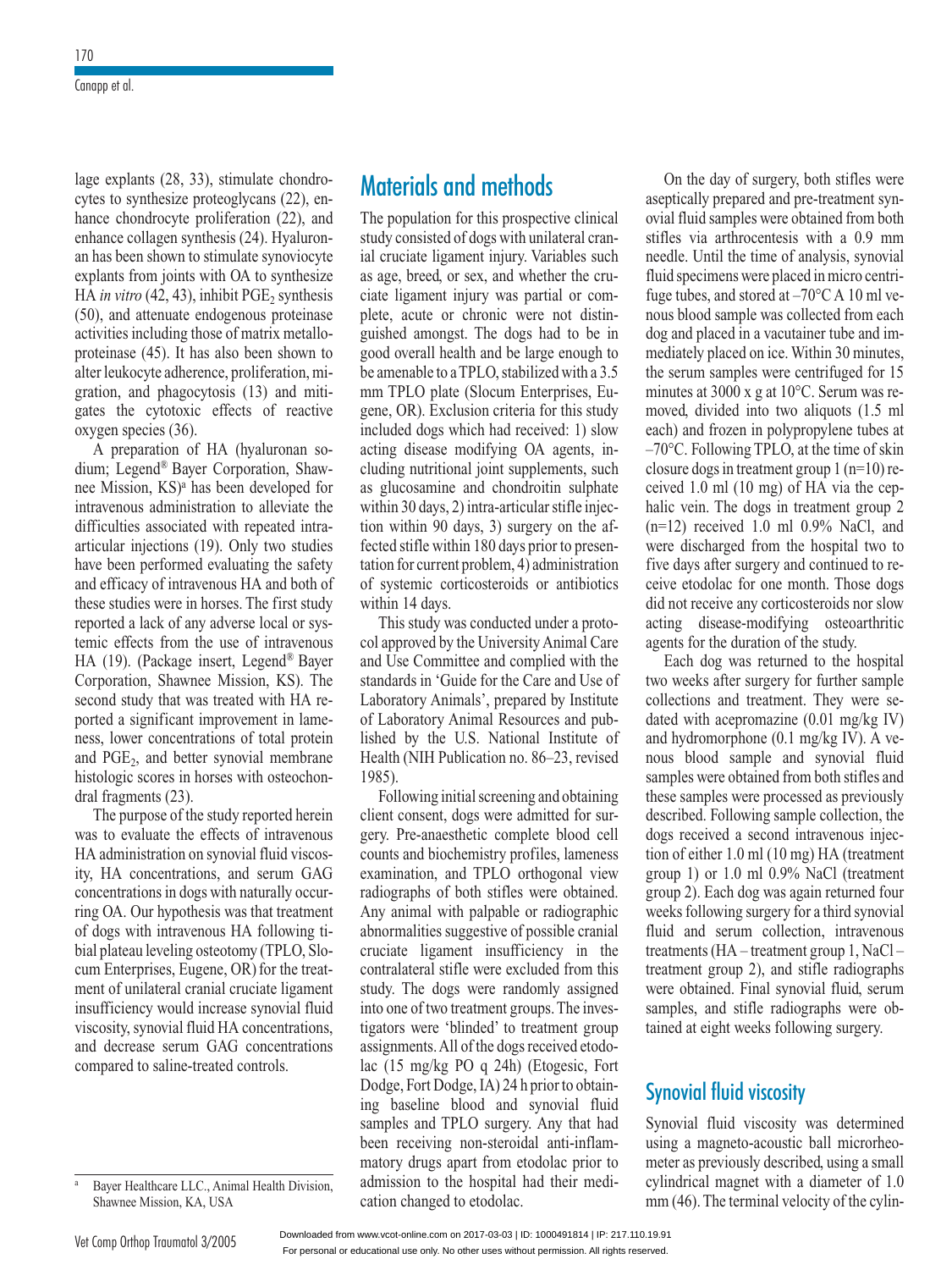isinversely proportional to the viscosity*.* ersely proportional to the viscosity.<br>was surrounded by a water bath for accuratethe viscosity expected was surrounded by a water bath for temperature controls. The small der is inversely proportional to the viscosity.<br>The tube was surrounded by a water bath for<br>accurate temperature controls. The small<br>magnetic cylinder was elevated by a small The tube was surrounded by a water bath for bontrols. The small<br>levated by a small<br>with a microaccurate temperature controls. The small the cylinder's position. The small<br>transmission was<br>the cylinder's position was tragnetic cym manipulator, and the cylinder's position was coupled with a micro-<br>nd the cylinder's position was<br>rasonic pulse-echo method.<br>pulse-echo transducer transmanipulator, and the cylinder's position was<br>tracked by ultrasonic pulse-echo method.<br>The ultrasonic pulse-echo transducer trans-<br>mits a single sound pulse and acts as a retracked by ultr<br>Therefore when solutrasonic pulse-echo method.<br>
Eultrasonic pulse-echo transducer trans-<br>
solution as a single sound pulse and acts as a re-<br>
ver when the sound wave is reflected off<br>
magnet. The cylinder displacements mits a single sound pulse and acts as a remits a single sound pulse and acts as a receiver when the sound wave is reflected off<br>the magnet. The cylinder displacements<br>were measured using a system consisting of  $\frac{1}{2}$  the means  $\frac{1}{2}$ ound wave is reflected off<br>converter displacements<br>ing a system consisting of<br>converter, a pulse generthe magnet. The cylinder displacements displacements<br>m consisting of<br>a pulse gener-<br>and an oscillowere measured using a system consisting of<br>a time-to-voltage converter, a pulse gener-<br>ator, a differential amplifier, and an oscillo-<br>scope (150 Mhz). The microrheometer a time-to-voltage converter, a pulse generator, a differential amplifier, and an oscillorage converter, a pulse gener-<br>trial amplifier, and an oscillo-<br>Mhz). The microrheometer<br>viscosity of synovial fluid in the very short is a minimized amplifier, and an oscillo-<br>scope (150 Mhz). The microrheometer<br>measured the viscosity of synovial fluid in<br>the very short 10 mm long chamber. Distil- $\text{scope}$  (1 measured the viscosity of synovial fluid in<br>the very short 10 mm long chamber. Distil-<br>led water (viscosity of 1 centi Poise) was measured the visco<br>the very short 10 n<br>led water (viscosit<br>used as a standard. the very short  $10 \text{ mm}$  long characters the very short 10 mm long chamber. Distilled water (viscosity of 1 centi Poise) was<br>used as a standard.<br>**Hyaluronan disaccharide concen-trations**<br>The unsaturated disaccharides of hvaluronused as a standard.

# trations

**The set of start is also set of the start is start in start in synovial**  $(\Delta \text{ difA})$  were quantified in synovial The unsaturated disaccharides of hyaluronunsaturated disaccharides of hyaluron-<br>Δ diHA) were quantified in synovial samples using fluorophore-assisted The unsaturated disaccharides of hyaluron-<br>an  $(\Delta \text{ diHA})$  were quantified in synovial<br>fluid samples using fluorophore-assisted<br>carbohydrate electrophoresis (FACE), as an  $(\Delta \text{ diHA})$  were quantity  $\frac{d}{dx}$  and  $\frac{d}{dx}$  with the following<br>fluid samples using fluorophore-assisted<br>carbohydrate electrophoresis (FACE), as<br>previously described, with the following fluid samples using fluorophore-assisted trophoresis (FACE), as<br>trophoresis (FACE), as<br>sed, with the following<br>Synovial fluid (500 µl)<br>qual volume of 0.1 M Na  $previously$ described, with the following<br>ns (7). Synovial fluid (500  $\mu$ l)<br>o an equal volume of 0.1 M Na<br>7.0) and 800  $\mu$ g of proteinase K modifications  $(7)$ . Synovial fluid (500 µl)<br>
[ual volume of 0.1 M Na<br>
d 800 µg of proteinase K<br>
for 6 h at 60°C. After was added to an equal volume of 0.1 M Ku<br>acetate (pH 7.0) and 800 µg of proteinase K<br>and then digested for 6 h at 60°C. After<br>enzyme inactivation at 100°C for 10 min. acetate (pH 7.0) and 800  $\mu$ g of proteinase K<br>and then digested for 6 h at 60°C. After<br>enzyme inactivation at 100°C for 10 min,<br>the pH was adjusted to 6.0 with glacial enzyme inactivation at  $100^{\circ}$ C for 10 min, nen digested for 6 h at 60°C. After<br>he inactivation at 100°C for 10 min,<br>H was adjusted to 6.0 with glacial<br>acid. Hyaluronidase (Streptomyces enzyme inactivation at 100°C for 10 min,<br>the pH was adjusted to 6.0 with glacial<br>acetic acid. Hyaluronidase (Streptomyces<br>hyalurolyticus: 2 turbidity reducing units) the pH was ad relation of the sample digested over-<br>2 turbidity reducing units)<br>the sample digested overacetic acid. Hyaluronidase (Streptomyces<br>hyalurolyticus; 2 turbidity reducing units)<br>was added and the sample digested over-<br>night at 60°C. After heating to 100°C for hyalurolyticus; 2 turbidity reducing units)<br>was added and the sample digested over-<br>night at 60°C. After heating to 100°C for<br>five min to inactivate the enzyme, the might at  $60^{\circ}$ C. After heating to  $100^{\circ}$ C for ded and the sample digested over-<br>t  $60^{\circ}$ C. After heating to  $100^{\circ}$ C for<br>in to inactivate the enzyme, the<br>was applied to a Sephadex G-50 five min to inactivate the enzyme, the<br>sample was applied to a Sephadex G-50<br>(Amersham Pharmacia Biotech, Amersham<br>Biosciences Corporation, Piscataway, NJ) (Amersham Pharmacia Biotech, Amersham was applied to a Sephadex G-50<br>ham Pharmacia Biotech, Amersham<br>nces Corporation, Piscataway, NJ)<br>pre-conditioned with 1 ml of bovine (Amersham Pharmacia Biotech, Amersham<br>Biosciences Corporation, Piscataway, NJ)<br>column pre-conditioned with 1 ml of bovine<br>serum albumin (10 mg/ml). Glycosaminog-Biosciences Corporation, column pre-conditioned with 1 ml of bovine column pre-conditioned with 1 ml of bovine<br>serum albumin (10 mg/ml). Glycosaminog-<br>lycans were eluted in water (sample loaded<br>(Fraction 1), followed by ten 500 ul fracserum albumin lycans were eluted in water (sample loaded (Fraction 1), followed by ten 500  $\mu$ l fracs were eluted in water (sample loaded<br>ion 1), followed by ten 500 µl frac-<br>of water). Fractions 7 to 11 (HA frac-<br>were collected and pooled. The HA (Fraction 1), followed by ten 500  $\mu$ l fractions of water). Fractions 7 to 11 (HA fractions) were collected and pooled. The HA eluent was dried in a centrifuge concentrator tions of water). Fractions 7 t o 11 (HA frac-<br>boled. The HA<br>ge concentrator<br>ul of 100 mM tions) were collected and pooled. The HA<br>eluent was dried in a centrifuge concentrator<br>and then resuspended in 100 µl of 100 mM<br>ammonium acetate (pH 7.3). After adding educh was affect in a columnize concentrator<br>and then resuspended in 100 µl of 100 mM<br>ammonium acetate (pH 7.3). After adding<br>chondroitinase ACII (50 mU), the samples ammonium acetate (pH 7.3). After adding chondroitinase ACII (50 mU), the samples<br>were incubated at  $37^{\circ}$ C for 3 to 4 h. For HA



(p<0.05). not the digest was dried in the digest was dried in the digest was dried in dicate the days on which a significant difference was noted between samples obtained from injured and intact stifles

 $5\%$  of the digest was dried in for labeling with 2-aminoacrianalysis,  $0.5\%$  of analysis, 0.5 % of the digest was dried in<br>preparation for labeling with 2-aminoacri-<br>done (AMAC) and sodium cyanoborohydone (AMAC) and sodium cvanoborohyzyanoborohy-<br>(34). Internal<br>120, 240, and done (AMAC) and sodium cyanoborohy-<br>dride, as previously described (34). Internal<br>standards (galactose 6S at 60, 120, 240, and<br>480 pmol) were prepared and labeled with  $dride$ , as previously de scribed (34). Internal<br>S at 60, 120, 240, and<br>red and labeled with<br>was complete, 40 µl standards (galactose 6S at 60, 120, 240, and<br>480 pmol) were prepared and labeled with<br>AMAC. After labeling was complete, 40 µl<br>of 25% glycerol were added to samples and 480 pmol) were prepared and labeled with<br>AMAC. After labeling was complete, 40  $\mu$ l<br>of 25% glycerol were added to samples and<br>standards. A portion (2  $\mu$ l standard, 4  $\mu$ of 25% glycerol were added to samples and After labeling was complete,  $40 \mu$ l glycerol were added to samples and sls. A portion (2 ul standard, 4 ul was loaded on a polyacrylamide gel or 25% gryector were dided to samples and<br>standards. A portion (2 ul standard, 4 ul<br>sample) was loaded on a polyacrylamide gel<br>(MONO composition gel: Glyko) for FACE plamide gel<br>
(b) for FACE<br>
performed  $\frac{3a}{4}$ mple) was loaded on a polyacrylamide gel<br>MONO composition gel; Glyko) for FACE<br>paration. Electrophoresis was performed<br>500 V for 75 min at 4°C. Gels were im-(MONO composition gel; Glyko) for FACE<br>separation. Electrophoresis was performed<br>at 500 V for 75 min at 4°C. Gels were im-<br>aged and quantitated using the Kodak 1-D at 500 V for 75 min at  $4^{\circ}$ C. Gels were imon. Electrophoresis was performed<br>V for 75 min at 4°C. Gels were im-<br>d quantitated using the Kodak 1-D<br>(KDS, Kodak, Rochester, NY). aged and quantitated using the Kodak 1-D <sup>75</sup> min at <sup>4</sup>°C. Gels were im-<br>titated using the Kodak 1-D<br>S, Kodak, Rochester, NY).<br>of bands was confirmed with aged and qua<br>System (KD<br>Identification<br>HA standard. Identification of bands was confirmed with KDS, Kouak, Koche<br>Cation of bands was conf<br>dard.<br>**GAG concentrations** 

# **Serum GAG concentrations**<br>Glycosaminoglycan concentrations in

**Serum GAG concentrations**<br>Glycosaminoglycan concentrations in<br>serum samples were determined with an Al-Glycosaminogly can Glycosaminoglycan concentrations in<br>serum samples were determined with an Altermined with an Al-<br>metric assay as pre-<br>100 ul aliquots of serumsamples were determined with an Al-<br>lue spectrophotometric assay as pre-<br>y described (6). 100  $\mu$ l aliquots of<br>were centrifuged in 1 ml of 0.1% Alcian blue spectrophotometric assay as previously described (6).  $100 \mu l$  aliquots of serum were centrifuged in 1 ml of 0.1% Alcian blue solution for three minutes at 3000 viously descril serum were centrifuged in 1 ml of  $0.1\%$  Alcian blue solution for three minutes at 3000 x g. Then 500  $\mu$ l of the supernatant were

added to 3 ml PBS, vortexed and the absorbance read at 620 nm. Concentrations of d the absorb-<br>
a standard added to 3 ml PE S, vortexed and the absorb-<br>20 nm. Concentrations of<br>ermined from a standard<br>using a commercial hyalu-GAG were determined from read at 620 nm. Concentrations of<br>were determined from a standard<br>generated using a commercial hyalu-<br>sodium standard (Legend, Baver a sucker<br>reial<br>end,<br>KS). ronate sodium standard (Legend, Bayer

#### Statistical analysis The differences

**xlysis**<br>in synovial fluid viscosity, **Cal analysis**<br>erences in synovial fluid viscosity,<br>fluid HA concentrations, and The differences in synovial fluid viscosity,<br>synovial fluid HA concentrations, and<br>serum GAG concentrations were compared between the differences in synovial ridial viscors<br>synovial fluid HA concentrations, erences in synovial fluid viscosity,<br>fluid HA concentrations, and<br>AG concentrations were compared<br>treatment groups and between the serum GAG concentrations were compared between treatment groups and between the m GAG concentrations were compared<br>veen treatment groups and between the<br>red versus contra-lateral intact stifle be-<br>and 14, 28, and 56 days following surbetween treatment groups and between the<br>injured versus contra-lateral intact stifle be-<br>fore and 14, 28, and 56 days following sur-<br>gery using a Wilcoxon sign rank test. Siginjured versus gery using a Wilcoxon sign rank test. Significance was based at  $p \le 0.05$ . fore and 14, 28, and 56 days following sur-

### fluid viscosity **Results**  $\overline{a}$  pre-operative sym

fluid viscosity was significantly higher  $(p=0.011)$  in synovial fluid specimens ob-<br> $V_{\text{eff}}$  Vet Comp Orthop Traumatol 3/2005 **Examelity**<br>(day 0) mean synovial **build viscosity**<br>
pre-operative (day 0) mean synovial<br>
viscosity was significantly higher The pre-operative (day 0) mean synovial fluid viscosity was significantly higher  $(p=0.011)$  in synovial fluid specimens ob-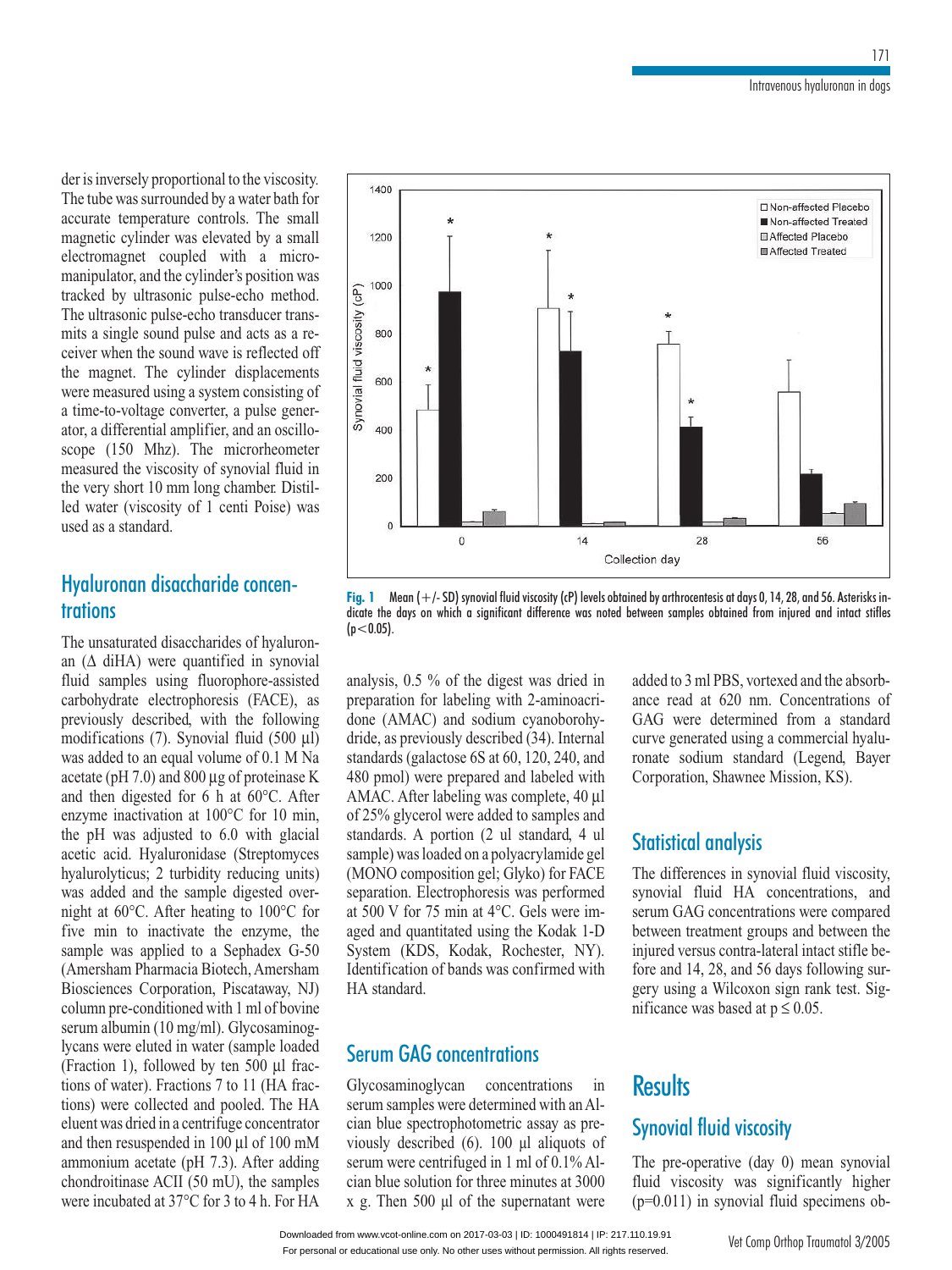



Fig. 2 mean (+/- SD) synovial fluid ria levels (ug/mi) obtained by arthrocentesis at days 0, 14, 28, and 50. Asterisks indicate the days on which a significant difference was noted between samples obtained from injured an  $(p<0.05)$ .

on which a significant difference was no<br>the intact contralateral stifles<br>4.10 cP) when compared to intained from the intact contralateral stifles  $(450.09\pm604.10 \text{ cP})$  when compared to in-<br>iured stifles  $(54.82\pm60.81 \text{ cP})$  (Fig. 1). The  $(450.09 \pm 604.$ jured stifles  $(54.82 \pm 60.81 \text{ cP})$  (Fig. 1). The synovial fluid viscosity remained significantly higher in intact contralateral stifles

surgery (Fig. 3), and it did not<br>surgery (Fig. 3), and it did not  $\epsilon$ e injured stifles at days 14 and 28 fol-<br>surgery (Fig. 3), and it did not<br>significantly over time within the lowing surgery (Fig. 3), and it did not quived stifles at days 14 and 28 fol-<br>urgery (Fig. 3), and it did not<br>gnificantly over time within the<br>groups (intact contralateral or inlowing surgery (Fig. 3), and it did not<br>change significantly over time within the<br>treatment groups (intact contralateral or in-<br>jured stifles). A significant difference was



For personal or educational use only. No other uses without permission. All rights reserved. Downloaded from www.vcot-online.com on 2017-03-03 | ID: 1000491814 | IP: 217.110.19.91

found between HA treated and placebo nd between HA treated and placebo<br>synovial fluid viscosity in either inmot found between HA treated and placet<br>treated synovial fluid viscosity in either is<br>jured or intact stifles at any point in time. treated synovial fluid viscosity in either inbetween HA treated and plat<br>novial fluid viscosity in eithe<br>tact stifles at any point in tin<br>fluid HA concentrations

## **Synovial fluid HA concentrations**<br>Pre-operative (day 0) mean HA concen-Synovial fluid HA concentrat

 $\frac{\text{cons}}{\text{concen}}$ <br>(p=0.02)  $Pre-operative$  (day 0) mean HA concentrations were significantly higher ( $p=0.02$ ) in synovial fluid specimens obtained from Pre-operative (day 0) mean For operative (any 0) mean TIY concentrations were significantly higher ( $p=0.02$ )<br>in synovial fluid specimens obtained from<br>injured stifles (281.45±145.96  $\mu$ g/ml) comin synovial fluid specimens obtained from injured stifles  $(281.45\pm145.96 \,\mathrm{kg/ml})$  com- $81.45\pm145.96 \,\mu g/ml$ ) com-<br>tact contra-lateral stifles<br> $\mu g/ml$ ) (Fig. 2). Synovial injured stifles  $(281.45\pm145.96 \,\mu\text{g/ml})$  compared to the intact contra-lateral stifles  $(141.14\pm132.48 \,\mu\text{g/ml})$  (Fig. 2). Synovial fluid HA concentrations did not signifipared to the<br> $(141, 141, 122)$ intact contra-lateral stifles<br> $48 \mu g/ml$  (Fig. 2). Synovial<br>neentrations did not signifi-<br>over time within either treat- $\lim_{x \to 0}$  $(141.14\pm132.48 \mu g/ml)$  (Fig. 2). Synovial fluid HA concentrations did not significantly change over time within either treatconcentrations did not signifi-<br>nge over time within either treat-<br>ps (intact contralateral or injured<br>significant difference in synovial cantly change over time within either treat-<br>ment groups (intact contralateral or injured<br>stifles). A significant difference in synovial<br>fluid HA concentrations was not noted bement groups (intact contralateral or injured<br>stifles). A significant difference in synovial<br>fluid HA concentrations was not noted be-<br>tween treatment groups in either the injured fluid HA concentrations was not noted befles). A significant difference in synovicial HA concentrations was not noted b<br>reen treatment groups in either the injure<br>intact contra-lateral stifles at any time. tween treatment groups in either the injured Thua HA concentrations was not<br>tween treatment groups in either<br>or intact contra-lateral stifles at a<br>**Serum GAG concentrations** 

# All of the

**Trum GAG concentrations**<br>
of the dogs in the study possessed clini-<br>
and radiographic evidence of stifle insta-Bottom GAC concentrations<br>All of the dogs in the study possessed clini-<br>cal and radiographic evidence of stifle insta-<br>bility, and therefore control serum GAG All of the dogs in the st First of the dogs in the starty possessed emi-<br>cal and radiographic evidence of stifle insta-<br>bility, and therefore control serum GAG<br>concentrations were not available. Pre-onerevidence of stifle insta-<br>control serum GAG<br>not available. Pre-oper-<br>serum GAG concenbility, and therefore conconcentrations were not available. Pre-oper- $\frac{1}{\pi}$  ative (day 0) mean se trations were not available. Pre-oper-<br>day 0) mean serum GAG concen-<br>s were 0.17±0.03 ug/ul and the<br>GAG concentrations did not change  $03 \text{ ug/u}$  and the<br>ions did not change<br>within or between Serum GAG c<br>significantly significantly over time within or between<br>treatment groups (Fig. 3).

## Discussion

**CUSSION**<br>is the first report that particularly eport that particularly<br>fluid viscosity values in This is the first report that particularly quantitates synovial fluid viscosity values in dogs. Previous quantitative reports of synis first report that particularly<br>visory values in<br>ious quantitative reports of syn-<br>viscosity values in humans have palantanes synovial rind viscosity values in<br>dogs. Previous quantitative reports of synovial fluid viscosity values in humans have<br>utilized assays such as the mucin clot test (37), and the pipet of the pipet the second pipet Frevious quantitative reports of syn-<br>fluid viscosity values in humans have<br>red assays such as the mucin clot test<br>thumb test (18), and the white blood values in humans have<br>as the mucin clot test<br>3), and the white blood<br>(15). In this study, the  $(37)$ , thumb test  $(18)$ , and the white blood<br> $(11)$  diletime pinette  $(15)$ . In this stake the utilized assays such as the mucin clot test (37), thumb test (18), and the white blood<br>cell diluting pipette (15). In this study, the<br>synovial viscosity was determined using the synovial viscosity was determined using the<br>magneto-acoustic ball microrheometer,<br>which had been developed by one of the co-<br>investigators (46). This novel instrument synovial viscosity was determined using the magneto-acoustic ball microrheometer,<br>which had been developed by one of the co-<br>investigators (46). This novel instrument<br>requires a much smaller sample volume (apwhich ha d been developed by one of the co-<br>tors (46). This novel instrument<br>a much smaller sample volume (ap-<br>ul) than traditional viscometers. investigators (46). This novel instrument s (10). This hover installer<br>uch smaller sample volume (ap-<br>1) than traditional viscometers,<br>suspensions can also be studied. prox. 20 µl) than traditional viscometers, res a much smaller sample volume (ap-<br>20  $\mu$ l) than traditional viscometers,<br>paque suspensions can also be studied.<br>our study, we found a significant deprox. 20 µ1) than traditional viscometers,<br>and opaque suspensions can also be studied.<br>In our study, we found a significant de-<br>crease in the synovial fluid viscosity in in-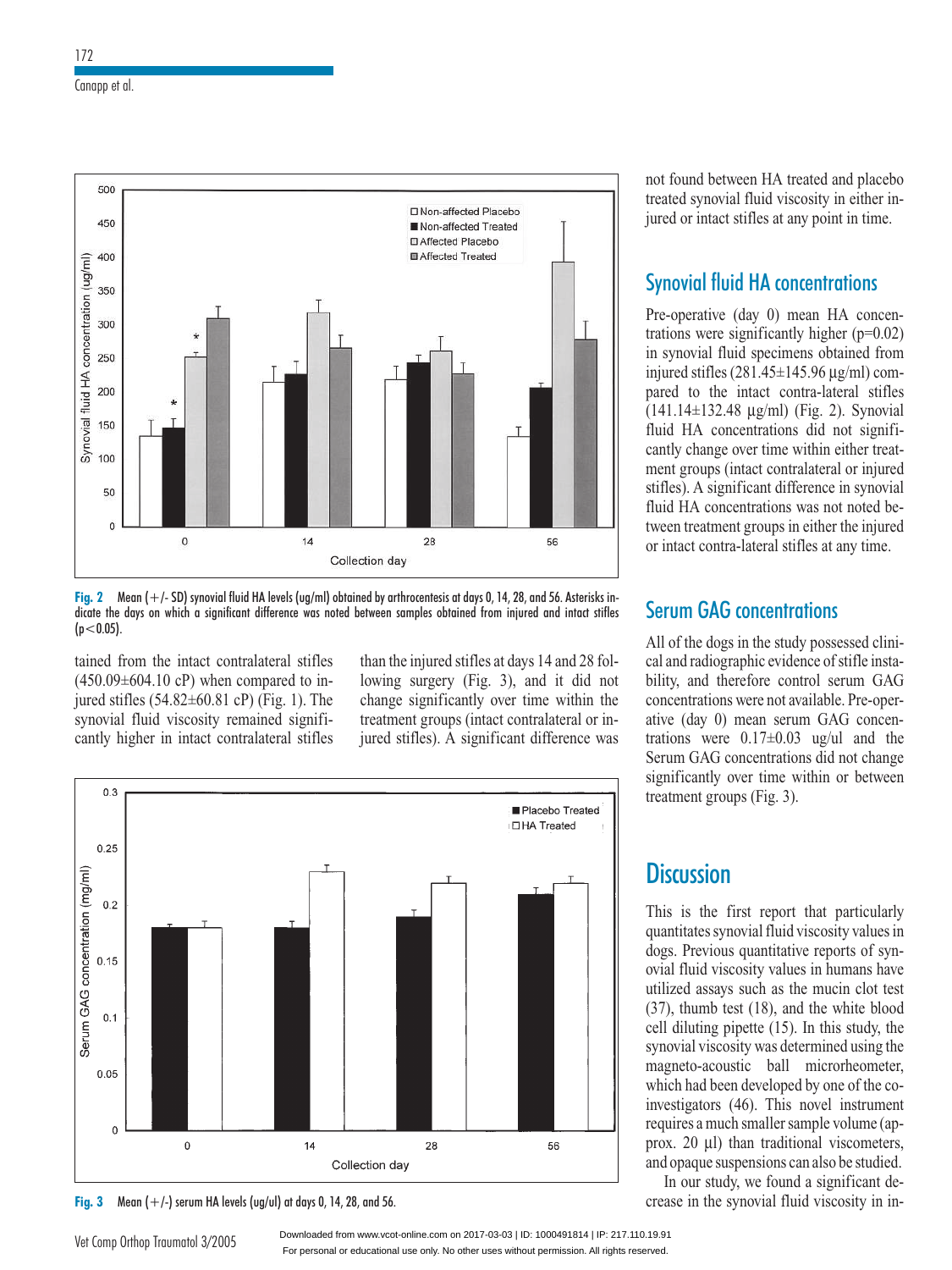stifles, when compared to intact s, when compared to intact<br>stifles. The high variability of jured stifles, when compared to intact<br>contralateral stifles. The high variability of<br>synovial fluid viscosity noted in the contrajured stifles, when compared contralateral stifles. The high variability of<br>synovial fluid viscosity noted in the contra-<br>lateral intact stifles is consistent with values<br>reported in human patients, in which normal lateral intact stifles is consistent with values synovial fluid viscosity noted in the contrareported in human patients, in which normal I intact stifles is consistent with values<br>ted in human patients, in which normal<br>ial fluid viscosity has been shown to<br>from 6 to 1200 cP (27). It is questionreported in human patients, in which normal<br>synovial fluid viscosity has been shown to<br>range from 6 to 1200 cP (27). It is question-<br>able that human patients with synovial fluid synovial fluid viscosity has been shown to<br>range from 6 to  $1200 \text{ cP}$  (27). It is question-<br>able that human patients with synovial fluid<br>viscosity values of 6 cP are normal because the deterministic deterministic statements with synovial fluid<br>viscosity values of 6 cP are normal because<br>the mucin clot test used to determine vis-<br>coelasticity deteriorates at 20 to 30 cP (27). range from 6 to 1200 cP  $(27)$ . It is questionviscosity values of 6 cP are normal because<br>the mucin clot test used to determine vis-<br>coelasticity deteriorates at 20 to 30 cP (27).<br>The lowest viscosity value in samples obthe mucin clot test used to determine vis-<br>coelasticity deteriorates at 20 to 30 cP (27).<br>The lowest viscosity value in samples ob-<br>tained from the contra-lateral intact stifle in The lowest viscosity value in samples obcoelasticity deteriorates at 20 to 30 cP  $(27)$ . tained from the contra-lateral intact stifle in owest viscosity value in samples ob-<br>d from the contra-lateral intact stifle in<br>ggs in our study was 38 cP.<br>a previous study, intra-articular HA camea<br>caneed

from the contra-lateral intact stifle in<br>  $\frac{1}{1}$  significant increase in synovial<br>
a significant increase in synovial  $\frac{1}{\tau}$ viscosity in the study was 38 cP.<br>
viscosity in the anticolar HA<br>
viscosity in humans with OA of the In a previous study, intra-articular HA<br>caused a significant increase in synovial<br>fluid viscosity in humans with OA of the<br>knee. In that study, the rheological propercaused a signifi cant increase in synovial<br>a humans with OA of the<br>dy, the rheological proper-<br>fluid were examined folknee. In that study, the rheological properfive is isosity in humans with OA of the<br>in that study, the rheological proper-<br>is ynovial fluid were examined fol-<br>five weekly intra-articular HA or saities of synovial fluid were examined fol-E. In that study, the rheological proper-<br>
i of synovial fluid were examined fol-<br>
ing five weekly intra-articular HA or sa-<br>
treatments  $(32)$ . Median values for the  $\frac{1}{2}$   $\frac{1}{2}$   $\frac{1}{2}$   $\frac{1}{2}$   $\frac{1}{2}$   $\frac{1}{2}$   $\frac{1}{2}$   $\frac{1}{2}$ man man were examined for<br>reekly intra-articular HA or sa-<br>ts (32). Median values for the<br>modulus (a measure of viscoslowing five weekly intra-articular HA or sa-<br>line treatments (32). Median values for the<br>shear storage modulus (a measure of viscos-<br>ity) increased in patients receiving HA, but shear storage mo reatments (32). Median values for the<br>
storage modulus (a measure of viscos-<br>
ncreased in patients receiving HA, but<br>
unaltered in the saline control group. dulus (a measure of viscos-<br>patients receiving HA, but<br>1 the saline control group.<br>56 day evaluation, patients were unaltered in the saline control group.  $\alpha$ ) increased in patients receiving HA, but<br>report were unaltered in the saline control group.<br>ompared to our 56 day evaluation, patients<br>that report were evaluated for six months (32).<br>Compared to our 56 day evaluation, patients<br>in that report were evaluated for six months<br>(32).<br>The normal molecular weight of synin that report were evaluated for six months  $(32)$ .

ort were evaluated for six months<br>frmal molecular weight of syn-<br>HA has been reported to be an-The normal molecular weight of syn- $\sim$  Da III IIUIIIaiis,  $\sigma$  x TO Elecular weight of synstance reported to be applement of the  $\theta$  in humans, 3 x 10<sup>o</sup>  $\frac{1}{2}$  ovial fluid HA has been represented  $\frac{7}{2}$  = 106.  $\frac{1}{2}$  in 1 The normal molecular weight of syn-<br>al fluid HA has been reported to be ap-<br>ximately  $7 \times 10^6$  Da in humans,  $3 \times 10^6$ <br>in horses, and  $7-9 \times 10^5$  Da in dogs (29,<br>48). In dogs with OA, the concentration proximately  $7$ : Da in horses, and  $7-9 \times 10^5$  Da in dogs (29, 44, 48). In dogs with OA, the concentration is markedly diminished (30). The con-<br>is markedly diminished (30). The con-44, 48). In dogs with OA, the concentration<br>and molecular weight of HA in synovial<br>fluid is markedly diminished (30). The con-<br>centration of HA may be decreased by diluanu<br>n... secondary weight of THX in synovial<br>is markedly diminished (30). The con-<br>ration of HA may be decreased by dilu-<br>secondary to exudation (30). Due to Fragmentation of HA may be decreased by dilu-<br>tion secondary to exudation (30). Due to<br>fragmentation of HA in the synovial fluid<br>and production of abnormally low molecution secondary to exudation  $(30)$ . Due to dary to exudation (30). Due to<br>tion of HA in the synovial fluid<br>tion of abnormally low molecu-<br>HA by synoviocytes, the size of and production of abnormally low molecumentation of HA in the synovial fluid<br>production of abnormally low molecu-<br>weight HA by synoviocytes, the size of<br>molecules decreases. These changes In the visible of the visible with the viscoelar weight HA by synoviocytes, the size of HA molecules decreases. These changes diminish the viscoelasticity of the synovial fluid and impair the joint haemostatic funcfluit weight<br>HA. molecul es decreases. These changes<br>viscoelasticity of the synovial<br>air the joint haemostatic func-<br>Most studies evaluating HA diminish the viseochastery of the synovial fluid and impair the joint haemostatic functions of HA. Most studies evaluating HA concentrations in synovial fluid utilize as-<br>says such as high-performance liquid chrotions of HA. Most studies evaluating HA tions of HA. Most studies evaluating HA<br>concentrations in synovial fluid utilize as-<br>says such as high-performance liquid chro-<br>matography (5, 47) or enzyme-linked imconcentrations in synovial fluid util read chro-<br>d chro-<br>These says such as high-performance liquid chro-<br>matography (5, 47) or enzyme-linked im-<br>munosorbent-inhibition assay (25). These<br>assays are designed to detect intact HA molmatography (5, 47) or enzyme-linked im-<br>munosorbent-inhibition assay (25). These<br>assays are designed to detect intact HA mol-<br>ecules in the synovial fluid and therefore remunosorbent-inhibition assay (25). These<br>assays are designed to detect intact HA mol-<br>ecules in the synovial fluid and therefore re-<br>veal a decreased HA concentration in joints ecules in the synovial fluid and therefore re-Solve are designed to detect intact HA mol-<br>
Solve in the synovial fluid and therefore re-<br>
a decreased HA concentration in joints<br>
OA. The FACE assay utilized in this veal a decreased HA concentration in joints is in the synovial fluid and therefore re-<br>decreased HA concentration in joints<br>OA. The FACE assay utilized in this<br>measures HA disaccharide fragments. veal a decreased HA concentration in joints<br>with OA. The FACE assay utilized in this<br>study measures HA disaccharide fragments.<br>At day 0, total HA concentration in injured with OA. The FACE assay utilized in this<br>study measures HA disaccharide fragments.<br>At day 0, total HA concentration in injured<br>stifles (281.45±145.96 µg/ml) was signifi-

 from the contralateral intact e contra<br>ug/ml). the different from the contralateral intact<br>des (141.64±132.48  $\mu$ g/ml).<br>Due to the fact that all of the dogs in our stifles  $(141.64)$ *r* different from the contralateral intact<br>is (141.64±132.48  $\mu$ g/ml).<br>ie to the fact that all of the dogs in our<br>had clinical and radiographic evi-

 $\pm$ 132.48  $\mu$ g/ml).<br>fact that all of the dogs in our<br>nical and radiographic evi-<br>instability, we were unable to Due to the fact that all of the dogs in our<br>study had clinical and radiographic evi-<br>dence of stifle instability, we were unable to<br>compare serum HA concentrations in dogs study had clinical and radiographic evi-<br>dence of stifle instability, we were unable to<br>compare serum HA concentrations in dogs<br>with OA and normal dogs. Pre-operative dence of stifle instability, we were unable to<br>compare serum HA concentrations in dogs<br>with OA and normal dogs. Pre-operative<br>serum GAG concentrations in our popuwith OA and normal dogs. Pre-operative are serum HA concentrations in dogs<br>OA and normal dogs. Pre-operative<br> $\overline{GAG}$  concentrations in our popu-<br>of dogs  $(0.17 +/- 0.03 \text{ ug/ul)}$ ; range with OA and normal dogs. Pre-operative<br>serum GAG concentrations in our popu-<br>lation of dogs  $(0.17 +/- 0.03 \mu g/u)$ ; range<br> $0.07 - 0.38 \mu g/ml)$  was similar to that of preserum GAG concentrations in our population of dogs  $(0.17 +/- 0.03 \mu g/ul)$ ; range 0.07-0.38  $\mu g/ml$ ) was similar to that of previously reported in dogs with carpal synovilation of dogs  $(0.17 +/- 0.03 \mu g/ul)$ ; range 0.07-0.38  $\mu g/ml$ ) was similar to that of previously reported in dogs with carpal synovitis  $(0.32 +/- 0.02 \mu g/ul)$ : range 0.18-0.29  $\mu g/$  $0.07$ -0.38  $\mu$ g/ml) was similar to that of previously reported in dogs with carpal synovi- $\mu$ g/ml) was similar to that of pre-<br>ported in dogs with carpal synovi-<br>/- 0.02  $\mu$ g/ul ; range 0.18-0.29  $\mu$ g/<br>the Alcian blue assay (8). Due to viously reported in dogs with carpal synovitis  $(0.32 +/-0.02 \mu g/u)$ ; range  $0.18-0.29 \mu g/m$ ]) using the Alcian blue assay (8). Due to different OA models, although the results tis  $(0.32 +/- 0.02 \mu g/u)$ ; range 0.18-0.29  $\mu g/m$ ) using the Alcian blue assay (8). Due to different OA models, although the results from these two studies cannot be compared ml) using the Alcian blue assay  $(8)$ . Due to the range of the ranges of the results<br>different OA models, although the results<br>from these two studies cannot be compared<br>directly, they do illustrate the ranges that from these two studies cannot be compared from these two studies cannot be compared<br>directly, they do illustrate the ranges that<br>may be expected in dogs using the Alcian<br>blue assay. A significant difference in serum directly, they do illustrate may be expected in dogs using the Alcian<br>hue assay. A significant difference in serum<br>GAG concentrations was not noted bee assay. A significant difference in serum<br>G concentrations was not noted be-<br>en, or within, treatment groups follow-<br>intravenous HA administration. The GAG concentrations was not noted between, or within, treatment groups followconcentrations was not noted be-<br>or within, treatment groups follow-<br>travenous HA administration. The<br>of serum sample collection may have  $\frac{1}{2}$ our within, treatment groups follow-<br>avenous HA administration. The<br>f serum sample collection may have<br>our results. Humans have a diurnal ing intravenous HA administration. The<br>timing of serum sample collection may have<br>affected our results. Humans have a diurnal<br>variation in serum GAG concentrations. In timing of serum sample collection may have<br>affected our results. Humans have a diurnal<br>variation in serum GAG concentrations. In<br>normal individuals and patients with rheuaffected our results. Humans have a diurnal<br>variation in serum GAG concentrations. In d our results. Humans have a diurnal<br>on in serum GAG concentrations. In<br>individuals and patients with rheu-<br>arthritis, the highest values occur in variation in serum GAG concentrations. In<br>normal individuals and patients with rheu-<br>matoid arthritis, the highest values occur in<br>the morning, one hour after arising and performal individuals and patients with rheu-<br>matoid arthritis, the highest values occur in<br>the morning, one hour after arising and per-<br>forming routine morning activities (40). In the morning, one hour after arising and pertoid arthritis, the highest values occur in<br>morning, one hour after arising and per-<br>ming routine morning activities (40). In<br>present study, the dogs returned for folforming routine morning activities (40). In ring, one hour after arising and per-<br>g routine morning activities (40). In<br>sent study, the dogs returned for fol-<br>examinations during different time forming routine morning activities (40). In<br>the present study, the dogs returned for fol-<br>low-up examinations during different time<br>periods throughout the day and a set collecthe present study, the dogs ret<br>low-up examinations during<br>periods throughout the day an<br>tion time was not established. Following different time<br>Following the day and a set collec-<br>In time was not established.<br>Following the TPLO procedure, dogs are  $\frac{1}{2}$  lame was not

oughout the day and a set conce<br>
vas not established.<br>
mg the TPLO procedure, dogs are<br>
'toe-touching' to 'non-weight-<br>
me for variable periods of time Following the FLC procedure, dogs are<br>oe-touching' to 'non-weight-<br>the post-operative convalescommonly 'toe-touching' to 'non-weight-<br>bearing' lame for variable periods of time<br>(10). During the post-operative convales-<br>cence period, the contra-lateral intact stifle  $(10)$ . During exering' lame for variable periods of time<br>0). During the post-operative convales-<br>nece period, the contra-lateral intact stifle<br>subject to increased loads. An increased the post-operative convales-<br>the contra-lateral intact stifle<br>ncreased loads. An increased<br>stifle has been shown to result is subject to increased loads. An increased nce period, the contra-lateral intact stifle<br>subject to increased loads. An increased<br>ading of the stifle has been shown to result<br>formation of osteophytosis, more severe is subject to increased loads. An increased<br>loading of the stifle has been shown to result<br>in formation of osteophytosis, more severe<br>histological evidence of cartilage damage. loading of the f osteophytosis, more severe<br>vidence of cartilage damage,<br>in the proteoglycan concenin formation of osteophytosis, more severe<br>histological evidence of cartilage damage, in cartilage (14).<br>duction in the province in cartilage (14). tological evidence of cartilage damage,<br>d reduction in the proteoglycan concen-<br>tion in cartilage (14).<br>Our study was performed with an HA  $\frac{1}{2}$  tration in cartilage

on in the proteoglycan concen-<br>
intilage (14).<br>
We was performed with an HA<br>
(Legend, Baver Corporation, % (14).<br>
performed with an HA<br>
end, Bayer Corporation,<br>
KS) that has not been ap-Our study United With an ITA<br>preparation (Legend, Bayer Corporation,<br>Shawnee Mission, KS) that has not been ap-<br>proved in the United States for intravenous Shawnee Mission, KS) that has not been approved in the United States for intravenous has been evaluated in the United States for intravenous<br>in dogs. Intravenous administration of<br>has been evaluated in horses. Local or proved in the United States for intravenous<br>use in dogs. Intravenous administration of<br>HA has been evaluated in horses. Local or<br>systemic side effects were not reported (23)  $\frac{1}{2}$  use in dogs. Intravenous a administration of<br>horses. Local or<br>not reported (23)<br>Baver Corporation.)Social conduction in horses. Eccle of<br>ic side effects were not reported (23)<br>do package insert, Bayer Corpor-<br>Unpublished data from the manufacsystemic side effects were not reported (23)<br>(Legend package insert, Bayer Corpor-<br>ation.) Unpublished data from the manufac-<br>turer of the HA product used in our study did (Legend package insert, Bayer Corporation.) Unpublished data from the manufacturer of the HA product used in our study did not reveal any adverse events from the IV

 to dogs. Currently, there is Formally, there is<br>regimen for intraadministration to dogs. Currently, there is<br>not an established dosing regimen for intra-<br>venous HA in dogs. The recommended dose administration to dogs. Currently, there is<br>not an established dosing regimen for intra-<br>venous HA in dogs. The recommended dose<br>for intravenous HA (legend) in horses is one venous HA in dogs. The recommended dose t an established dosing regimen for intra-<br>nous HA in dogs. The recommended dose<br>intravenous HA (legend) in horses is one<br>mg (10 mg/ml) injection weekly for three venous HA in dogs. The recommended dose<br>for intravenous HA (legend) in horses is one<br>40 mg (10 mg/ml) injection weekly for three<br>weeks. The recommended dose for intra-arfor intravenous HA (legend) in horses is one<br>40 mg (10 mg/ml) injection weekly for three<br>weeks. The recommended dose for intra-ar-<br>ticular HA treatment in horses (20 mg x 3)  $40 \,\text{mg}$  (10 mg/ml) injection weekly for three insert). The recommended dose for intra-articular HA treatment in horses (20 mg x 3<br>treatments) (legend insert). Extrapolating dosition in horses (20 mg x 3<br>dts) (legend insert). Extrapolating<br>dosing schedule in horses, the intreatments) (legend insert). Extrapolating<br>from the dosing schedule in horses, the in-<br>travenous dosing schedule used in this study<br>was similar to the intra-articular dose used travenous dosing schedule used in this study from the dosing schedule in horses, the inwas similar us dosing schedule used in this study<br>inilar to the intra-articular dose used<br>i (one 10 mg (10 mg/ml) injection<br>for three treatments). However, in begins (one 10 mg (10 mg/ml) injection<br>kly for three treatments). However, in<br>the recheck examination sched-<br>we administered a dose every two m weekly for three treatments). However, in order to fit the recheck examination sched-<br>ule, we administered a dose every two t the recheck examination sched-<br>dministered a dose every two<br>her than weekly. Other studies<br>the effects of intra-articular HA ule, we administered a dose every two<br>weeks rather than weekly. Other studies<br>evaluating the effects of intra-articular HA<br>in dogs have used higher doses (10–20 mg) weeks rather than  $\sum_{n=1}^{\infty}$ evaluating the effects of intra-articular HA in dogs have used higher doses  $(10-20 \text{ mg})$ we used hitecture.<br>treatment dogs have used higher doses (10–20 mg)<br>I longer treatment periods (7 to 16 weekly<br>ections) (23, 26).<br>In our study, a series of three intravenous  $\frac{1}{1}$ longer treatment periods (7 to 16 weekly<br>ctions) (23, 26).<br>n our study, a series of three intravenous<br>injections (every other week) did not renye<br>1

ctions)  $(23, 26)$ .<br>In our study, a series of three intravenous<br>injections (every other week) did not re-<br>in any significant change when com-In our study, a series of three intravenous week) did not re-<br>ange when com-<br>in synovial fluid Fix injections (every other week) did not re-<br>sult in any significant change when com-<br>pared to placebo treatment in synovial fluid<br>viscosity, HA concentration, or serum GAG<br>concentrations. The reasons that may acpared to placebo treatment in synovial fluid parca to play<br>viscosity, H to placebo treatment in synovial fluid<br>sity, HA concentration, or serum GAG<br>ntrations. The reasons that may ac-<br>for the lack of any significant change A concentration, or serum GAG<br>ns. The reasons that may ac-<br>lack of any significant change<br>timing of blood collection, inconcentrations. The reasons that may account for the lack of any significant change<br>may include timing of blood collection, in-<br>appropriate dosing schedule, small popumay include timing count for the lack of any significant change<br>may include timing of blood collection, in-<br>appropriate dosing schedule, small popu-<br>lation size and the short duration of the of blood collection, in-<br>schedule, small popu-<br>short duration of the<br>viscosity and HA coning schedule, small popu-<br>the short duration of the<br>the viscosity and HA con-<br>not differ between HAlation size and the short duration of the<br>study. Although the viscosity and HA con-<br>centrations did not differ between HA-<br>treated and placebo-treated dogs, the sigentrations did not differ between HA-<br>treated and placebo-treated dogs, the sig-<br>nificant differences between normal and af-<br>fected SF viscosity and HA concentrations lthough the viscosity and HA con-<br>
ons did not differ between HA-<br>
and placebo-treated dogs, the sig-<br>
differences between normal and aftreated and placebo-treated dogs, the significant differences between normal and af-I and placebo-treated dogs, the signation differences between normal and af-<br>SF viscosity and HA concentrations<br>within this study, and the assays utilmificant differences between normal and af-<br>fected SF viscosity and HA concentrations<br>found within this study, and the assays util-<br>ized may be useful for future etiological and found within this study, and the assays utilized, may be useful for future etiological and therapeutic investigations.

#### Acknowledgements

rapeutic investigations.<br>knowledgements<br>wish to thank Dr. Clark Billinghurst. April Child-**Reparent Exercise Scheme Scheme Scheme Scheme Scheme Scheme Scheme Scheme Scheme Scheme Scheme Scheme Scheme Scheme Scheme Scheme Scheme Scheme Scheme Scheme Scheme Scheme Scheme Scheme Scheme Scheme Scheme Scheme Scheme** ress, Bryan Conrad, Sheri Holloway, James van Gilder, and Debby Sunstrom for assistance with this study.

#### ferences

- **ferences**<br>Abatangelo G et al. Intraarticular sodium hyalual. Intraarticular sodium hyalu-<br>in the Pond-Nuki experimental  $\Lambda$  L =  $\Lambda$  = ngelo G et al. Intraarticular sodium hyalu-<br>injections in the Pond-Nuki experimental<br>of osteoarthritis in dogs. Biochemical re-Sultanglet S et al. Initial about<br>the Pond-Nuki ex<br>model of osteoarthritis in dogs. Bioch<br>sults. Clin Orthop 1989: 241: 278–85. model of osteoarthritis in dogs. Biochemical results. Clin Orthop 1989; 241: 278-85.
- Social Contraction in the treatment of patients with the treatment of patients with os-<br>
Hyalgan) in the treatment of patients with ossuats. Cam States Troom and Milman RD et al. Intraarticular sodium hyaluron-<br>ate (Hyalgan) in the treatment of patients with os-<br>teoarthritis of the knee: a randomized clinical trial. RD et al. Intraarticular sodium hyaluron-<br>Igan) in the treatment of patients with os-<br>tis of the knee:a randomized clinical trial.<br>study group. J Rheumatol 1998: 25: ate (Hyalgan) in the treatment of patients with os- $\frac{1}{2}$ group. J Rheumatol 1998; 25:<br>group. J Rheumatol 1998; 25:<br>Vet Comp Orthop Traumatol 3/2005  $2203 - 12$ .